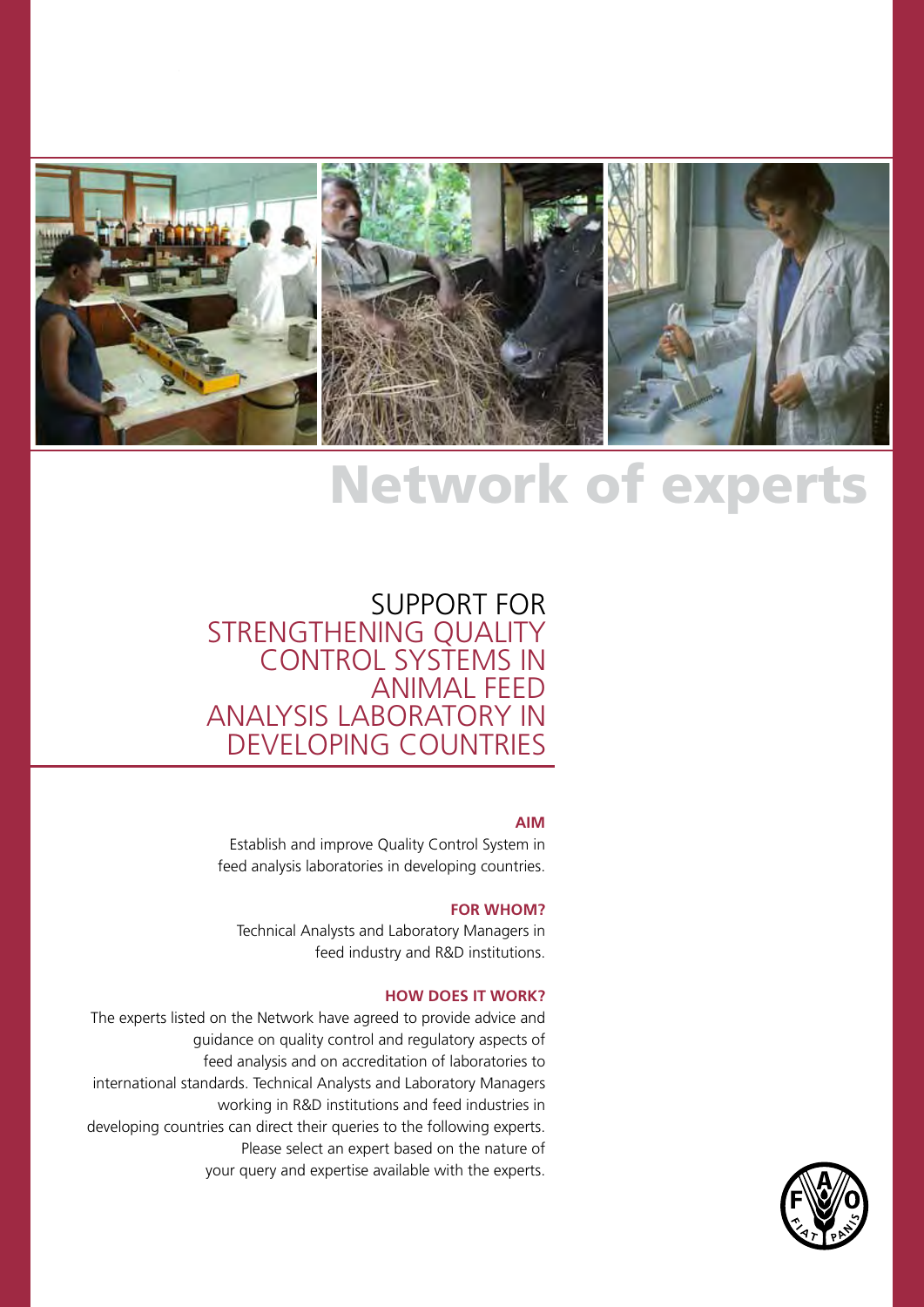| NAME, ADDRESS AND E-MAIL OF EXPERTS                                                                                                                                                                                                                 | <b>EXPERTISE</b>                                                                                                                                                                                                                                                                              |
|-----------------------------------------------------------------------------------------------------------------------------------------------------------------------------------------------------------------------------------------------------|-----------------------------------------------------------------------------------------------------------------------------------------------------------------------------------------------------------------------------------------------------------------------------------------------|
| <b>Jim Balthrop</b><br>Office of the Texas State Chemist<br>Quality Assurance Manager<br>P.O. Box 3160<br>College Station, Texas 77841, USA<br>jeb@otsc.tamu.edu                                                                                    | Regulatory aspects of feed analysis, mycotoxin and mineral analyses                                                                                                                                                                                                                           |
| Leon de Jonge<br>Animal Nutrition Group<br>Wageningen University PO Box 338<br>6700 AH Wageningen, The Netherlands<br>Leon.dejonge@wur.nl                                                                                                           | Proximate analysis, mineral analysis, quality systems and accreditation of feed analysis<br>laboratories based on ISO 17025, in vitro and in situ (nylon bag method) methods for feed<br>evaluation                                                                                           |
| <b>Johan De Boever</b><br>Institute for Agricultural and Fisheries Research<br>Animal Sciences Unit Scheldeweg 68<br>9090 Melle, Belgium<br>johan.deboever@ilvo.vlaanderen.be                                                                       | In vivo digestibility trials for ruminants, in situ rumen and intestinal incubations (nylon bag<br>method), proximate analysis, feed evaluation methodologies (in vitro digestibility,<br>Near Infra-Red Spectroscopy, NIRS)                                                                  |
| <b>Richard A Cowie</b><br>Senior Quality Assurance Manager<br>SAC<br>Ferguson Building, Craibstone Estate<br>Aberdeen, AB21 9YA, Scotland<br>Richard.Cowie@sac.co.uk                                                                                | Quality assurance implementation, development, accreditation based on ISO 17025:2005,<br>ISO 9001:2008, ISO 14001:2004 and OHSAS 18001:2007, internal audit, quality assurance<br>training and quality management systems, microbiologic analyses                                             |
| <b>Chris Piotrowski</b><br>Director, Aunir<br>Aunir - a division of AB Agri<br>The Byre, Pury Hill Business Park<br>Alderton, Nr Towcester<br>Northants, NN12 7LS, England<br>chris.piotrowski@aunir.co.uk                                          | Near Infra-Red Spectroscopy (NIRS), proximate analysis                                                                                                                                                                                                                                        |
| <b>Felicity Jackson</b><br>Manager, Nutrition Laboratory<br>Institute of Food, Nutrition & Human Health Private<br>Bag 11222 Riddet Rd Massey University Palmerston<br>North 4474 New Zealand<br>F.S.Jackson@massey.ac.nz                           | Analytical techniques used in animal nutrition laboratories, quality assurances approaches,<br>accreditation (ISO 17025)                                                                                                                                                                      |
| <b>Benedikt Brand</b><br>Staatliches Veterinäruntersuchungsamt Arnsberg<br>Dez. 43: Verbraucherschutz, Futtermittel<br>Zur Taubeneiche 10-12, 59821 Arnsberg, Germany<br>Benedikt.Brand@SVUA-Arnsberg.NRW.DE                                        | Feed additives (coccidiostats, trace elements, vitamins, amino acids), undesirable<br>substances (heavy metals, mycotoxins, nitrite), banned antibiotics (e.g. tylosin, carbadox,<br>chloramphenicol), medicated feeds (sulfonamides, aminoglycosides), analytical and<br>legislation aspects |
| Jürgen Danier<br>Bioanalytic Weihenstephan Unit<br>Research Center for Nutrition and Food Science<br>Technische Universität München (TUM)<br>Alte Akademie 10, 85354 Freising, Germany<br>juergen.danier@tum.de                                     | Nutrients; feed additives (vitamins, trace elements, cholin chloride, methionine<br>hydroxyanalogue), undesirable substances (mycotoxins, heavy metals), laboratory<br>accreditation                                                                                                          |
| Harinder Makkar<br>Animal Production officer<br>Animal Production and Health Division<br>FAO, food and Agriculture Organization of the<br><b>United Nations</b><br>Viale delle Terme di Caracalla<br>00153, Rome, Italy<br>Harinder. Makkar@fao.org | In vitro gas method, quantification of tannins and antinutritional factors, quantification of<br>phorbol esters, efficiency of microbial protein synthesis in rumen                                                                                                                           |
| X. B. Chen<br>18 Johns Park Place, Danestone, Aberdeen AB22<br>8QL, UK.<br>xbchen2006@gmail.com                                                                                                                                                     | Estimation of microbial protein supply to ruminants using urinary purine derivatives                                                                                                                                                                                                          |
| <b>Wim Traag</b><br>RIKILT - Institute of Food Safety<br>Residue & Contaminant Analysis<br>P.O Box 230, 6700 AE Wageningen<br>The Netherlands<br>Wim.Traag@wur.nl                                                                                   | Polychlorinated biphenyls, dioxins                                                                                                                                                                                                                                                            |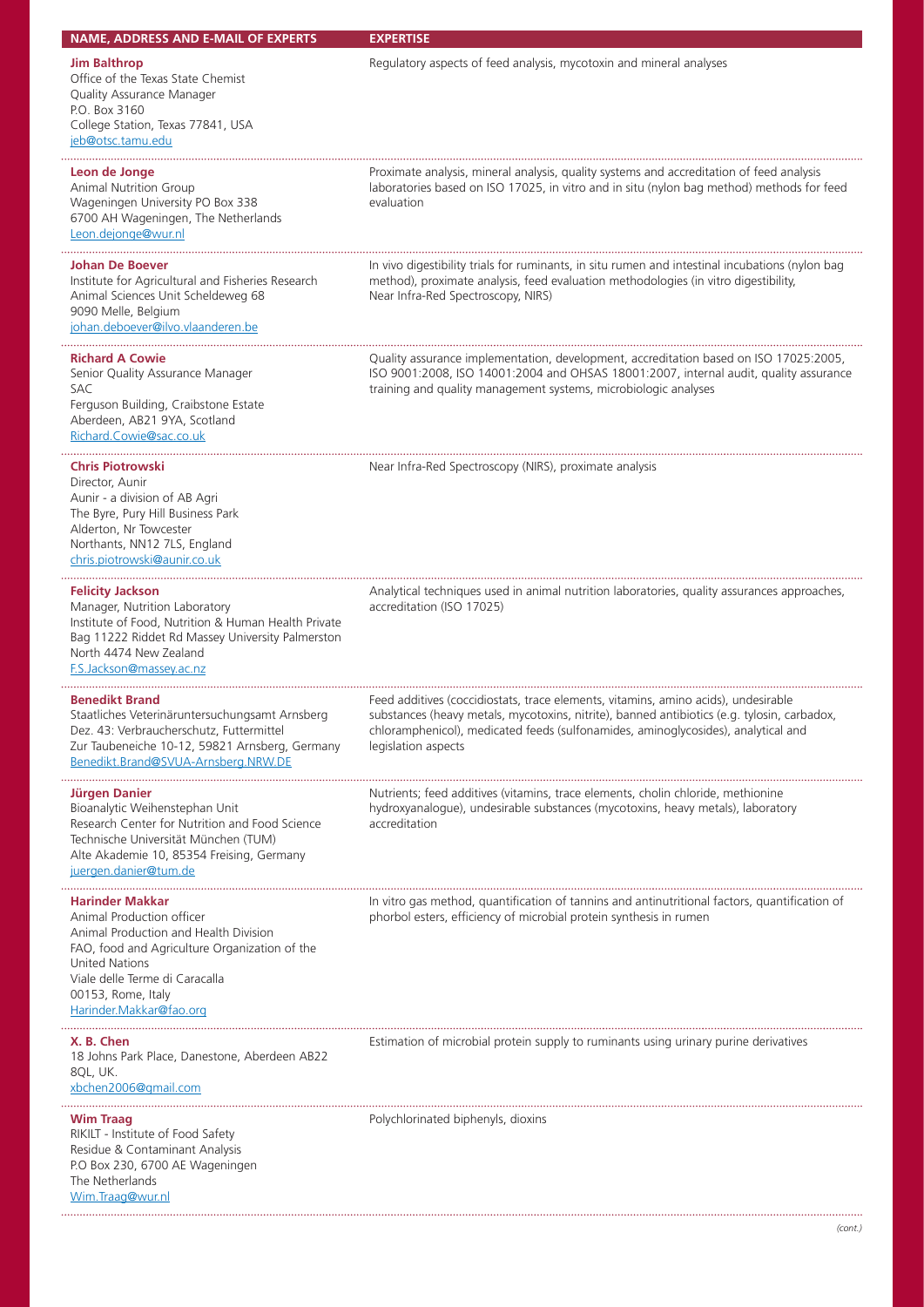| NAME, ADDRESS AND E-MAIL OF EXPERTS                                                                                                                                                                                                                                            | <b>EXPERTISE</b>                                                                                                                                                                                                                                                                                               |
|--------------------------------------------------------------------------------------------------------------------------------------------------------------------------------------------------------------------------------------------------------------------------------|----------------------------------------------------------------------------------------------------------------------------------------------------------------------------------------------------------------------------------------------------------------------------------------------------------------|
| Jacob de Jong<br>RIKILT - Institute of Food Safety<br>Residue & Contaminant Analysis<br>P.O Box 230, 6700 AE Wageningen<br>The Netherlands<br>Jacob.dejong@wur.nl                                                                                                              | Contaminants (mycotoxins, plant toxins, heavy metals), animal proteins, veterinary drugs<br>(antibiotics) and feed additives (coccidiostats, trace elements) analyses                                                                                                                                          |
| Anja Töpper<br>Head of Animal Feed Analysis and Microbiology Unit,<br>Landwirtschaftliches Technologiezentrum<br>Augustenberg<br>Neßlerstraße 23-31,76227 Karlsruhe, Germany<br>ania.toepper@ltz.bwl.de                                                                        | Microscopic, microbiological, pesticides, mycotoxins and heavy metal analyses;<br>quality assurances (accreditation ISO 17025)                                                                                                                                                                                 |
| Gudrun Schulz-Schroeder<br>Head of Animal Feed Unit HU 234<br>Freie und Hansestadt Hamburg<br>Institut für Hygiene und Umwelt<br>Marckmannstraße 129a, 20539 Hamburg, Germany<br>gudrun.schulz-schroeder@hu.hamburg.de                                                         | Nutrients, feed additives (vitamins, trace elements, amino acids), undesirable substances<br>(mycotoxins, heavy metals), banned antibiotics and microscopic analyses;<br>legislation aspects, quality assurances approaches, accreditation (ISO 17025)                                                         |
| <b>Pierre Dardenne</b><br>Head of Department<br>Valorisation of Agricultural Products Department<br>Walloon Agricultural Research Centre, "Henseval"<br>building, Chaussée de Namur, 24 5030<br>Gembloux (Belgium)<br>dardenne@cra.wallonie.be                                 | Feed and forage analysis using Near Infra-Red Spectroscopy (NIRS)                                                                                                                                                                                                                                              |
| <b>Carsten Haugsted</b><br>Deputy Manager<br>Ministry of Food, Agriculture and Fisheries<br>The Danish Plant Directorate, Laboratory for Feed<br>and Fertilizer analysis<br>Skovbrynet 20, DK-2800 Kgs. Lyngby<br>Denmark<br>CHA@pdir.dk                                       | Nutrients, feed additives (vitamins, trace elements), genetically modified organisms,<br>undesirable substances (mycotoxins, pesticides, heavy metals), laboratory accreditation<br>(ISO 17025), Laboratory Information and Management System (LIMS)                                                           |
| Henk A. van der Schee<br>Food and Consumer Product Safety Authority (VWA),<br>Catharijnesingel 59<br>3511 GG Utrecht<br>The Netherlands<br>Henk.van.der.Schee@VWA.NL                                                                                                           | Pesticide residue monitoring and analysis                                                                                                                                                                                                                                                                      |
| Stijn Van Quekelberghe<br>Technisch verantwoordelijke voeding chemie -<br>R&D Chemiphar n.v.<br>Lieven Bauwensstraat 4<br>B-8200 Brugge, Belgium<br>stijn.vanguekelberghe@chemiphar.com                                                                                        | Proximate analysis, starch, reducing sugar, minerals, contaminants (pesticides, mycotoxins,<br>polyaromatic hydrocarbons, melamine, theobromine), antibiotics, microbiological analyses,<br>accreditation (ISO 17025)                                                                                          |
| Kepher Kuchana Kateu<br>Chemiphar (U) Ltd<br>Acacia Road - Kansanga<br>P.O. Box 25525 - Kampala<br>Uganda<br>kepher.kuchana.kateu@chemiphar.com                                                                                                                                | Proximate analysis, starch, reducing sugar, minerals, contaminants (pesticides, mycotoxins,<br>polyaromatic hydrocarbons, theobromine), antibiotics, microbiological analyses, accreditation<br>(ISO 17025)                                                                                                    |
| <b>Alicia Najera Molina</b><br>International Analytical QA Manager<br>MasterLab BV<br>Nijverheidsweg 2, Putten<br>P.O. Box 40, 3880 AA, The Netherlands<br>a.najera@nutreco.com                                                                                                | Proximate analysis, elements and minerals, vitamins, mycotoxines, antibiotics, microbiological<br>tests, pesticides, polyaromatic hydrocarbons, dioxins, melamine, quality assurance systems,<br>accreditation (ISO 17025), laboratory organisation and Laboratory Information and<br>Management System (LIMS) |
| Inge Van Hauteghem<br>FASFC (Federal Agency for the Safety of the Food<br>Chain) & FLVVG (Federal Laboratory for the Safety of<br>the Food Chain), Ghent<br>Head Inorganic Chemistry Department<br>Braemkasteelstraat 59 9050 Gentbrugge, Belgium<br>inge.vanhauteghem@favv.be | Feed additives (trace elements), undesirable substances (heavy metals, fluorine),<br>laboratory accreditation                                                                                                                                                                                                  |
|                                                                                                                                                                                                                                                                                | (cont.)                                                                                                                                                                                                                                                                                                        |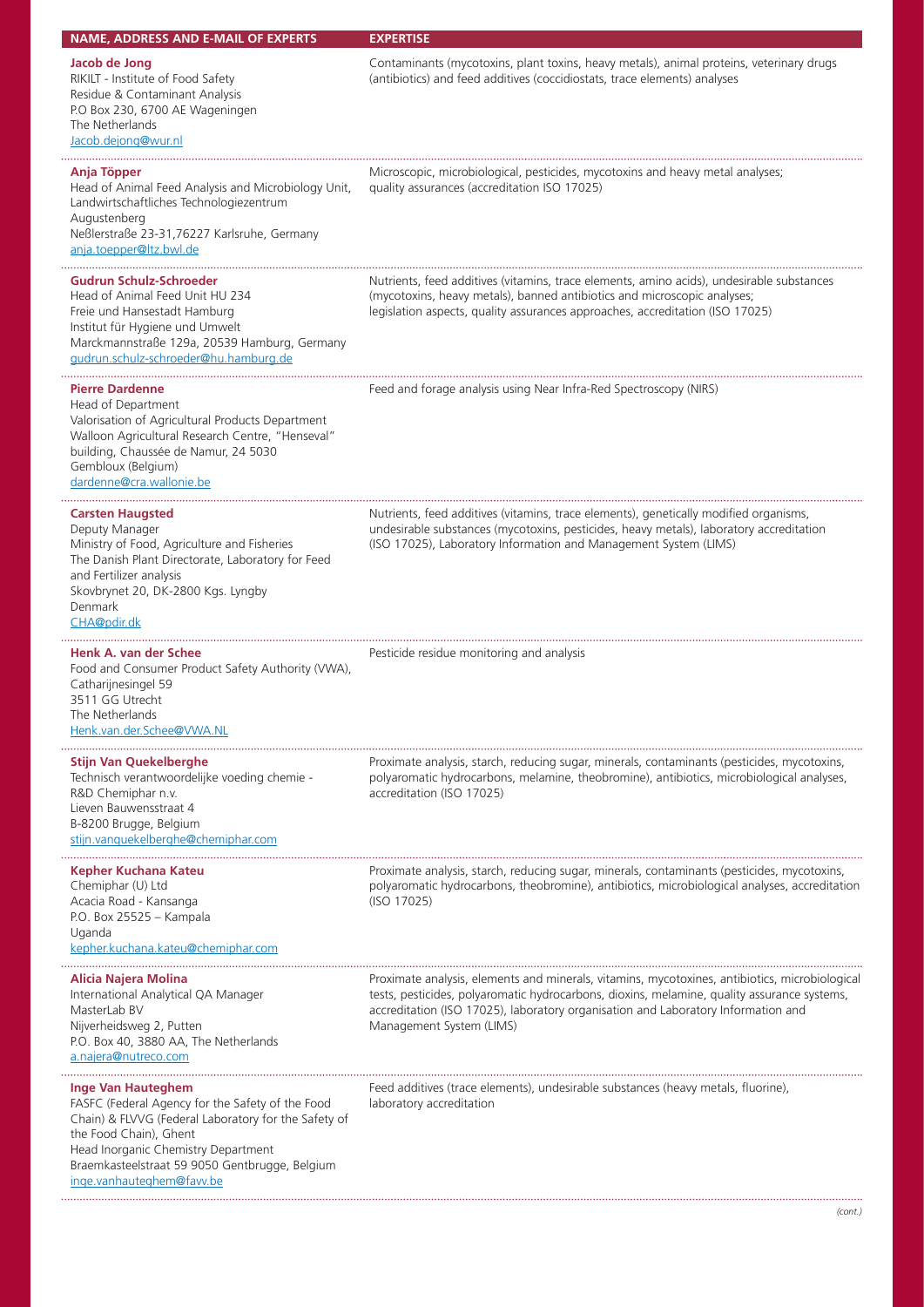| NAME, ADDRESS AND E-MAIL OF EXPERTS                                                                                                                                                                                                     | <b>EXPERTISE</b>                                                                              |
|-----------------------------------------------------------------------------------------------------------------------------------------------------------------------------------------------------------------------------------------|-----------------------------------------------------------------------------------------------|
| <b>Peter Tillmann</b><br>VDLUFA Qualitätssicherung NIRS GmbH<br>Am Versuchsfeld 13, D-34128 Kassel, Germany<br>Peter.Tillmann@vdlufa.de                                                                                                 | Near Infra-Red Spectroscopy (NIRS), proximate analysis                                        |
| <b>Doris Krieg</b><br>Staatliche Betriebsgesellschaft für Umwelt und<br>Landwirtschaft (LUFA), Fachbereich 62, Pflanzen,<br>Futtermittel<br>Gustav-Kühn-Straße 8, 04159 Leipzig, Germany<br>Doris.Krieg@smul.sachsen.de                 | Near Infra-Red Spectroscopy (NIRS), proximate analysis; execution of inter-laboratory studies |
| <b>Andreas Adler</b><br>Agentur für Gesundheit und Ernährungssicherheit<br>Zentrum für Analytik und Mikrobiologie<br>Wieningerstr. 8, A-4021 Linz, Austria<br>andreas.adler@ages.at                                                     | Microbiological analysis                                                                      |
| <b>Wolfgang Wagner</b><br>Stv. Referatsleiter 24 Futtermitteluntersuchung und<br>Mikrobiologie<br>Landwirtschaftliches Technologiezentrum<br>Augustenberg<br>Neßlerstraße 23-31,76227 Karlsruhe, Germany<br>Wolfgang. Wagner@ltz.bwl.de | Microbiological analysis                                                                      |
| <b>Thorsten Bernsmann</b><br>Chemisches und Veterinäruntersuchungsamt<br>Münsterland-Emscher-Lippe (CVUA-MEL) - AöR<br>Joseph-König-Str. 40, 48147 Münster, Germany<br>thorsten.bernsmann@cvua-mel.de                                   | Organic residue analysis, e.g. dioxins, by LC/MS/MS and GC/MS/MS and other systems            |
| <b>Richard Öhlinger</b><br>Agentur für Gesundheit und Ernährungssicherheit<br>Cluster Chemie / NRL<br>Wieningerstr. 8, A-4021 Linz, Austria<br>richard.oehlinger@ages.at                                                                | Mycotoxins                                                                                    |
| <b>Gerhard-Franz Hofer</b><br>Agentur für Gesundheit und Ernährungssicherheit<br>Abteilung Chemische Analytik<br>Wieningerstr. 8, A-4021 Linz, Austria<br>gerhard-franz.hofer @ages.at                                                  | Inorganic and elemental analysis                                                              |
| <b>Maximilian Rührlinger</b><br>Agentur für Gesundheit und Ernährungssicherheit<br>Abteilung Chemische Analytik<br>Wieningerstr. 8, A-4021 Linz, Austria<br>maximilian.ruehrlinger@ages.at                                              | Inorganic and elemental analysis                                                              |
| Renate Öschlmüller<br>Agentur für Gesundheit und Ernährungssicherheit<br>Abteilung Zusatzstoffanalytik<br>Spargelfeldstrasse 191, A-1220 Wien, Austria<br>renate.oeschlmueller@ages.at                                                  | Feed additives; execution of inter-laboratory studies                                         |
| Henriette Mietke<br>Staatliche Betriebsgesellschaft für Umwelt und<br>Landwirtschaft (LUFA), Fachbereich 63,<br>Gustav-Kühn-Straße 8, 04159 Leipzig, Germany<br>Henriette.mietke@smul.sachsen.de                                        | Microbiological analysis                                                                      |
| <b>Brigitte Speck</b><br>Unit 24: Microbiology and Molecular Biology,<br>Landwirtschaftliches Technologiezentrum<br>Augustenberg,<br>Neßlerstraße 23-31, 76227 Karlsruhe, Germany<br><u>brigitte.speck@ltz.bwl.de</u>                   | Polymerase chain reaction (PCR) analysis                                                      |
| <b>Irmengard Strnad</b><br>Agentur für Gesundheit und Ernährungssicherheit<br>Institut für Futtermittel/Futtermittelanalytik<br>Spargelfeldstrasse 191<br>A-1220 Wien, Austria<br>irmengard.strnad@ages.at                              | Enzyme activity analysis (Phytase activity; NSP-enzyme activity)                              |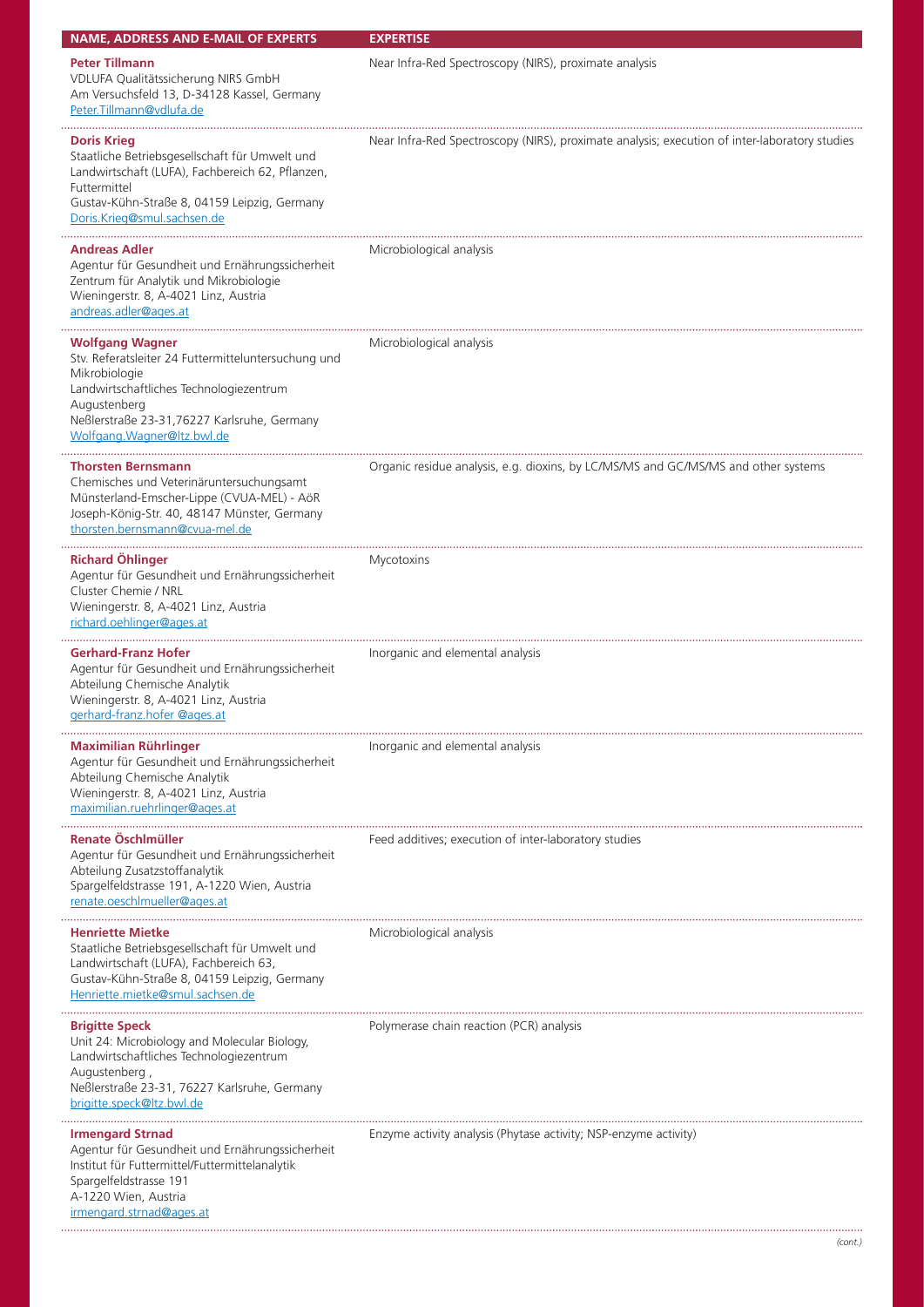| NAME, ADDRESS AND E-MAIL OF EXPERTS                                                                                                                                                                                                                                                                     | <b>EXPERTISE</b>                                                                                                                                                                                                                                                                                 |
|---------------------------------------------------------------------------------------------------------------------------------------------------------------------------------------------------------------------------------------------------------------------------------------------------------|--------------------------------------------------------------------------------------------------------------------------------------------------------------------------------------------------------------------------------------------------------------------------------------------------|
| <b>Marion Dunker</b><br>LUFA Rostock der LMS<br>Graf-Lippe-Str.1<br>D-18059 Rostock, Germany<br>mdunker@lms-lufa.de                                                                                                                                                                                     | Microscopic analysis                                                                                                                                                                                                                                                                             |
| <b>Armin Trenkle</b><br>Head of Organic Analysis, Unit 21, Chemical<br>Analysis, Analysis of Seeds and Animal Feeds<br>Landwirtschaftliches Technologiezentrum<br>Augustenberg<br>Neßlerstraße 23-31,76227 Karlsruhe, Germany<br>armin.trenkle@ltz.bwl.de                                               | Organic contaminants (dioxins, pesticides, perfluoride tensides, mycotoxins)                                                                                                                                                                                                                     |
| <b>Patricia Leberl</b><br>Landesanstalt für landwirtschaftliche Chemie (710)<br>Universität Hohenheim<br>Emil-Wolff-Str.12<br>70599 Stuttgart<br>Germany<br>leberl@lachemie.uni-hohenheim.de                                                                                                            | In vitro gas production (Hohenheim gas test method), in vitro protein determination<br>(nXPsystem) using modified Hohenheim gas test or protein fractionation, forage analysis,<br>Near Infra-Red Spectroscopy (NIRS), microscopic analyses, quality assurances<br>(accreditation DIN ISO 17025) |
| <b>Doris Klatte</b><br>Chemisches und Veterinäruntersuchungsamt<br>Münsterland-Emscher-Lippe (CVUA-MEL) - AöR<br>Dr. Doris Klatte<br>Joseph König Str. 40<br>D-48147 Münster<br>Germany<br>doris.klatte@cvua-mel.de                                                                                     | Quality management according to DIN ISO EN/IEC 17025, preparation for internal and<br>external audits, laboratory accreditation, proximate analysis, amino acids                                                                                                                                 |
| <b>Katrien Schaefer</b><br>Senior Scientist<br>DSM Nutritional Products Ltd.<br>Analytical Research Center<br>Bldg. 205/205<br>CH-4002 Basel<br>Switzerland<br>Katrien.Schaefer@dsm.com                                                                                                                 | Vitamin analysis in formulations, premixes, feeds, foods and pharmaceuticals                                                                                                                                                                                                                     |
| <b>Kurt Vogel</b><br>Principal Scientist<br>DSM Nutritional Products Ltd.<br>Analytical Research Center<br>Bldg. 203/20a<br>P.O. Box 2676<br>CH-4002 Basel<br>Switzerland<br>Kurt. Vogel@dsm.com                                                                                                        | Enzymes (phytases, proteases, xylanses, glucanases, cellulases, amylases) in complex matrices<br>(e.g. feed, premixes)                                                                                                                                                                           |
| <b>Liying Zhang</b><br>Ph.D., Professor<br>Ministry of Agriculture Feed Efficacy and Safety<br><b>Evaluation Center</b><br>College of Animal Science & Technology, China<br>Agricultural Univerisity<br>Yuanmingyuan West Road 2, Haidian District,<br>Beijing, China, 100193<br>zhangliying01@sina.com | Proximate analysis, amino acids, minerals, vitamins, enzyme activity (e.g. phytase), fatty acids,<br>undesirable substances (mycotoxin, heavy metals, melamine), antibiotics, quality assurance<br>system and lab accreditation                                                                  |
| <b>Thorsten Bernsmann</b><br>Chemisches und Veterinäruntersuchungsamt<br>Münsterland-Emscher-Lippe (CVUA-MEL) - AöR<br>Joseph-König-Str. 40<br>48147 Münster<br>thorsten.bernsmann@cvua-mel.de                                                                                                          | Organic residue analysis in feeds by LC/MS/MS and GC/MS/MS                                                                                                                                                                                                                                       |
| <b>Bob Ørskov</b><br>International Feed Resources Unit (IFRU)<br>Macaulay Land Use Research Institute<br>Craigiebuckler<br>Aberdeen AB15 8QH<br>United Kingdom<br>Bob.Orskov@hutton.ac.uk                                                                                                               | In sacco nylon bag method                                                                                                                                                                                                                                                                        |